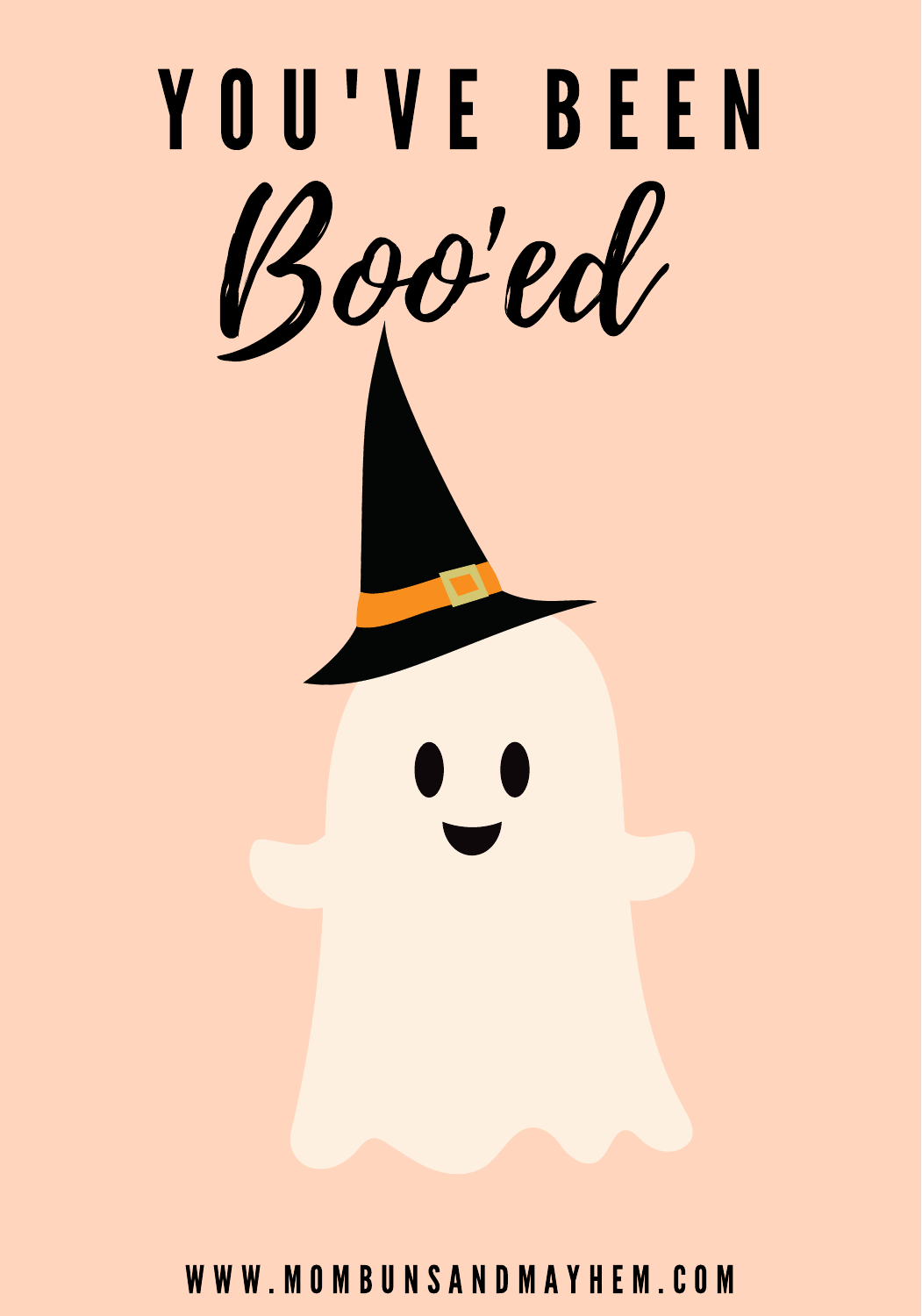# Y O U ' V E B E E N Boo'ed

Welcome to our Boo-Crew!

#### Enjoy these treats and keep spreading the

### Halloween fun with these simple steps:

- Put the "We've Been Boo'ed" picture on your door or in your window (optional)
- Pick out a neighbor, friend, or family member to BOO
- Visit the website below to print your BOOtags, don't forget to include the "We've been BOO'ed" in the basket
- Fill up your BOO-Basket, check out the website below for ideas
- Secretly deliver your gift (make sure to leave it by their front door or somewhere they are sure to find it!)

Happy Halloween!

# W W W .M O M B U N S A N D M A Y H E M . C O M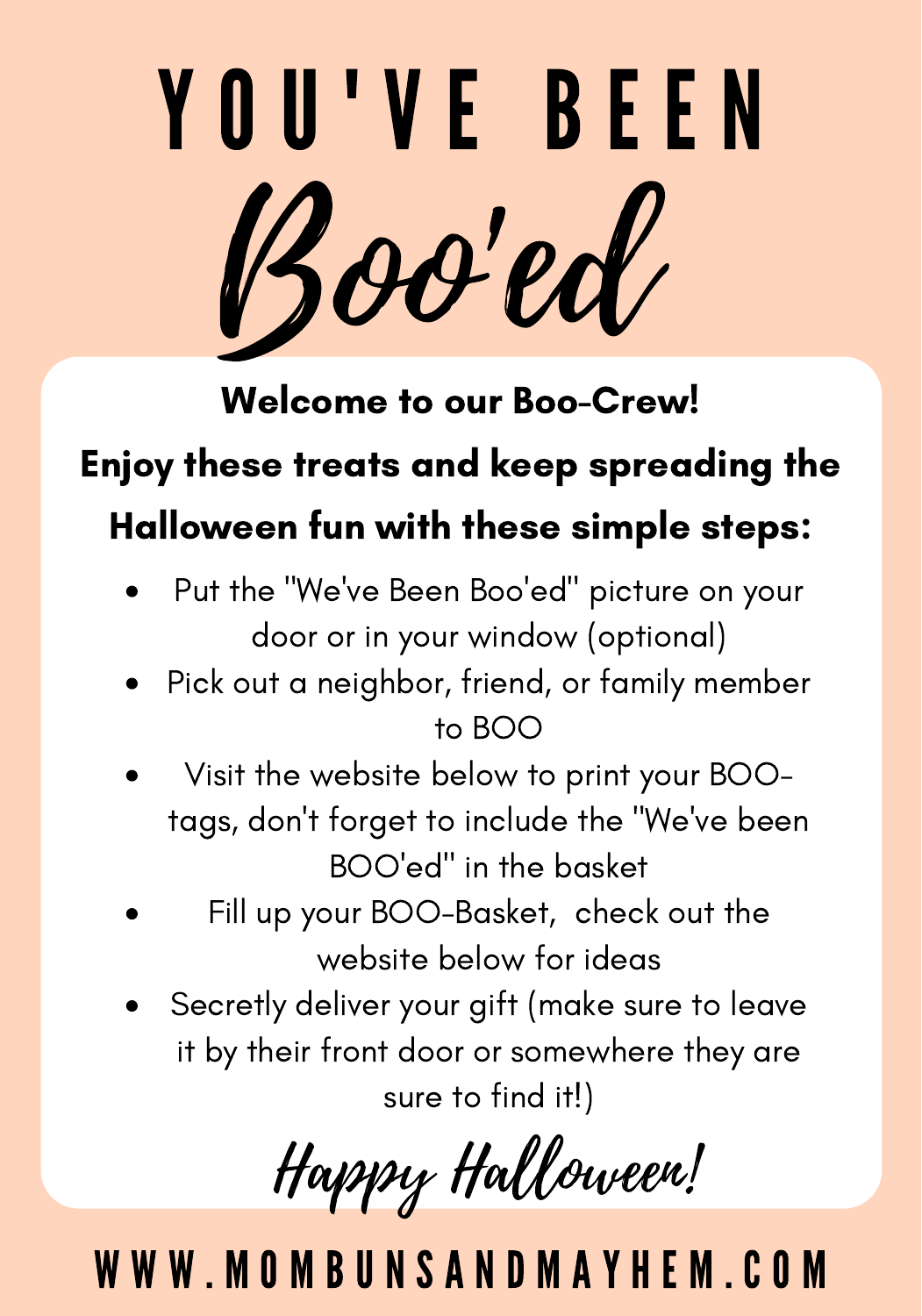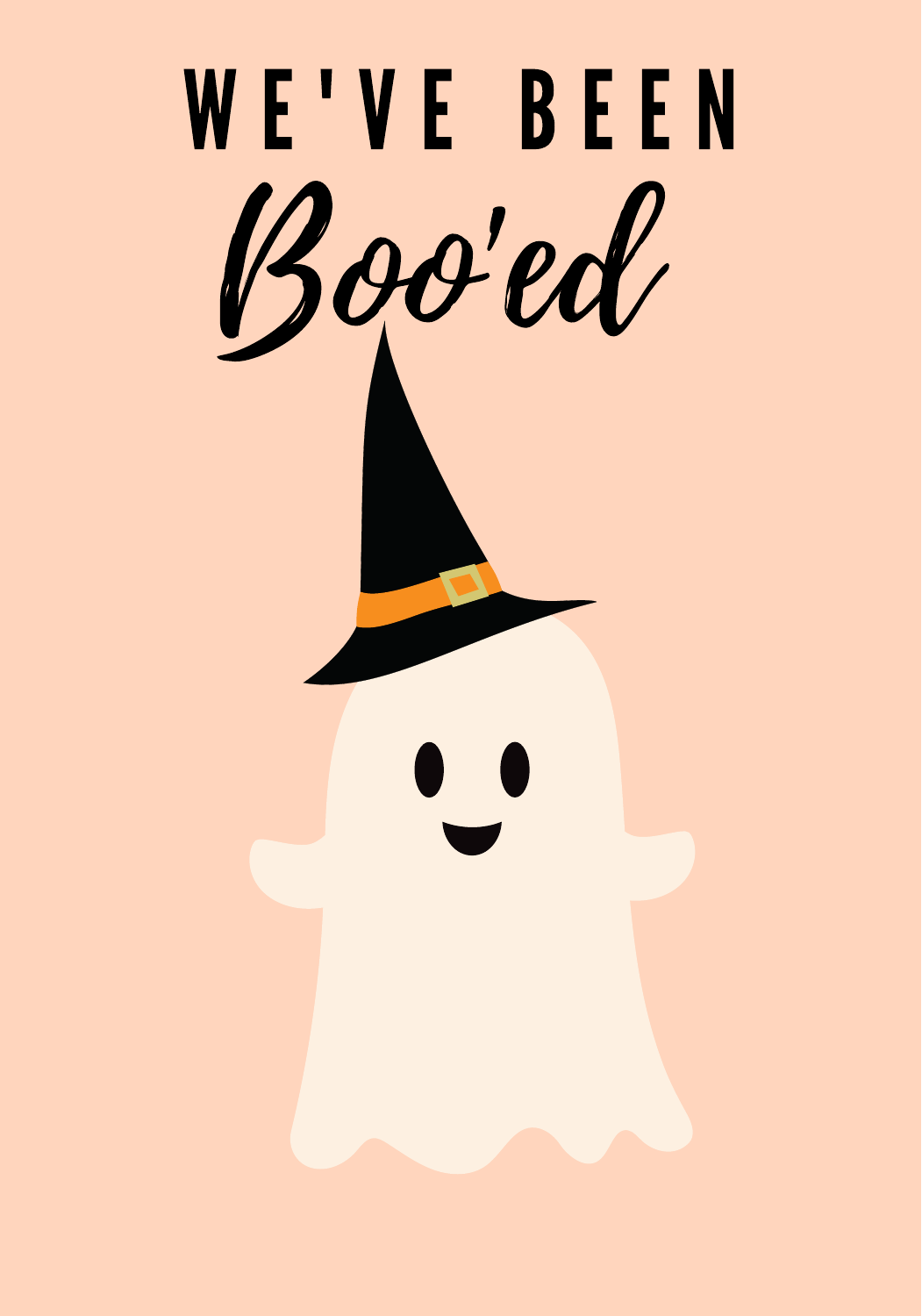

## D R I N K U P W I T C H E S W W W . M O M B U N S A N D M A Y H E M .C O M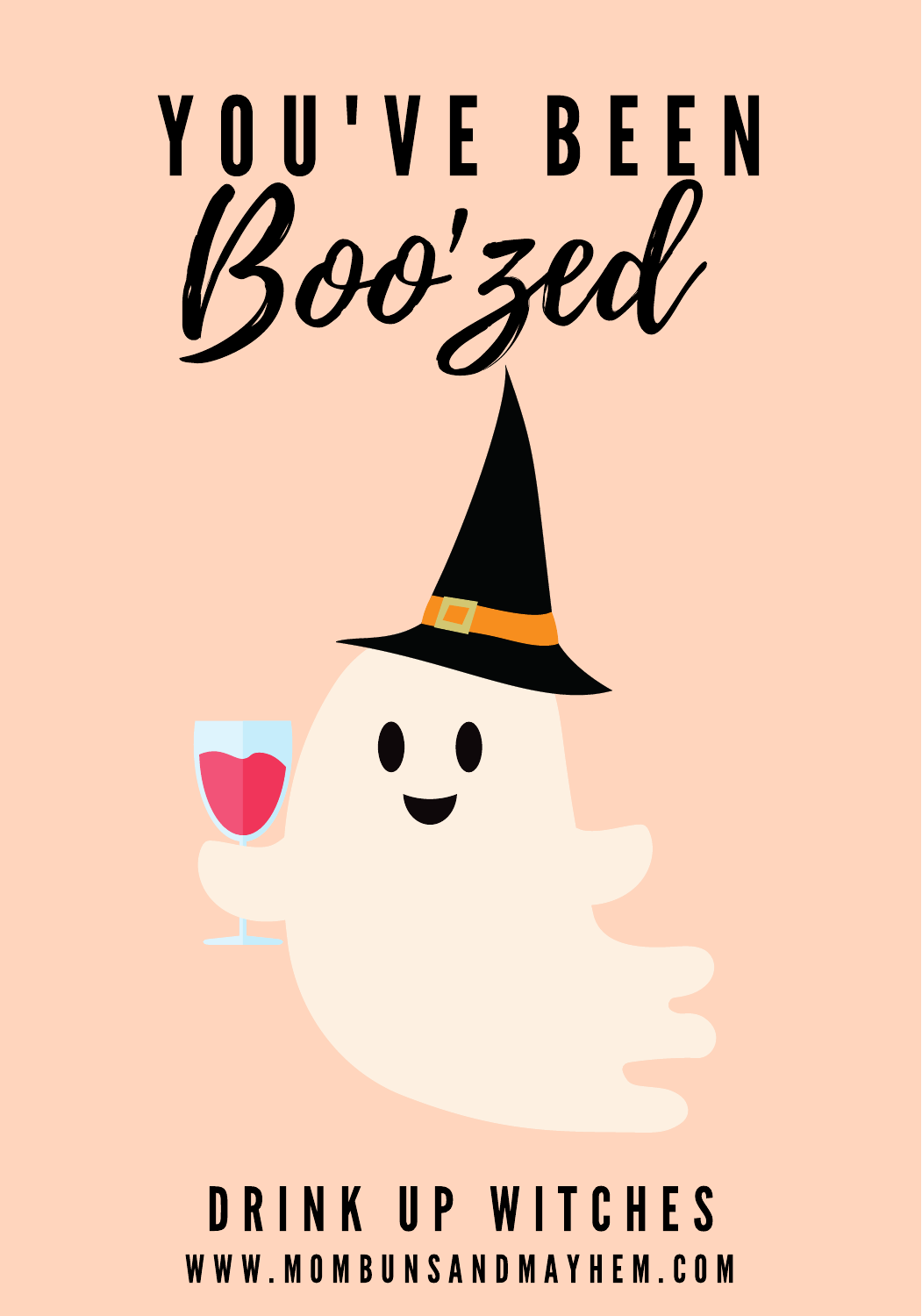

Pass the booze to keep the Halloween fun going with these simple steps: DRINK UP WITCHES

- Put the "We've Been Boo'zed" picture in your window (optional)
- Pick out a neighbor, friend, or family member to BOO
- Visit the website below to print your BOO-tags, don't forget to include the "We've been BOO'ed"
- Pick out a bottle of booze to BOO or create a BOO-Basket (more ideas on the website below)
- Secretly deliver (make sure to leave by front door or somewhere they are sure to find it!)

Happy Halloween!

## W W W .M O M B U N S A N D M A Y H E M . C O M